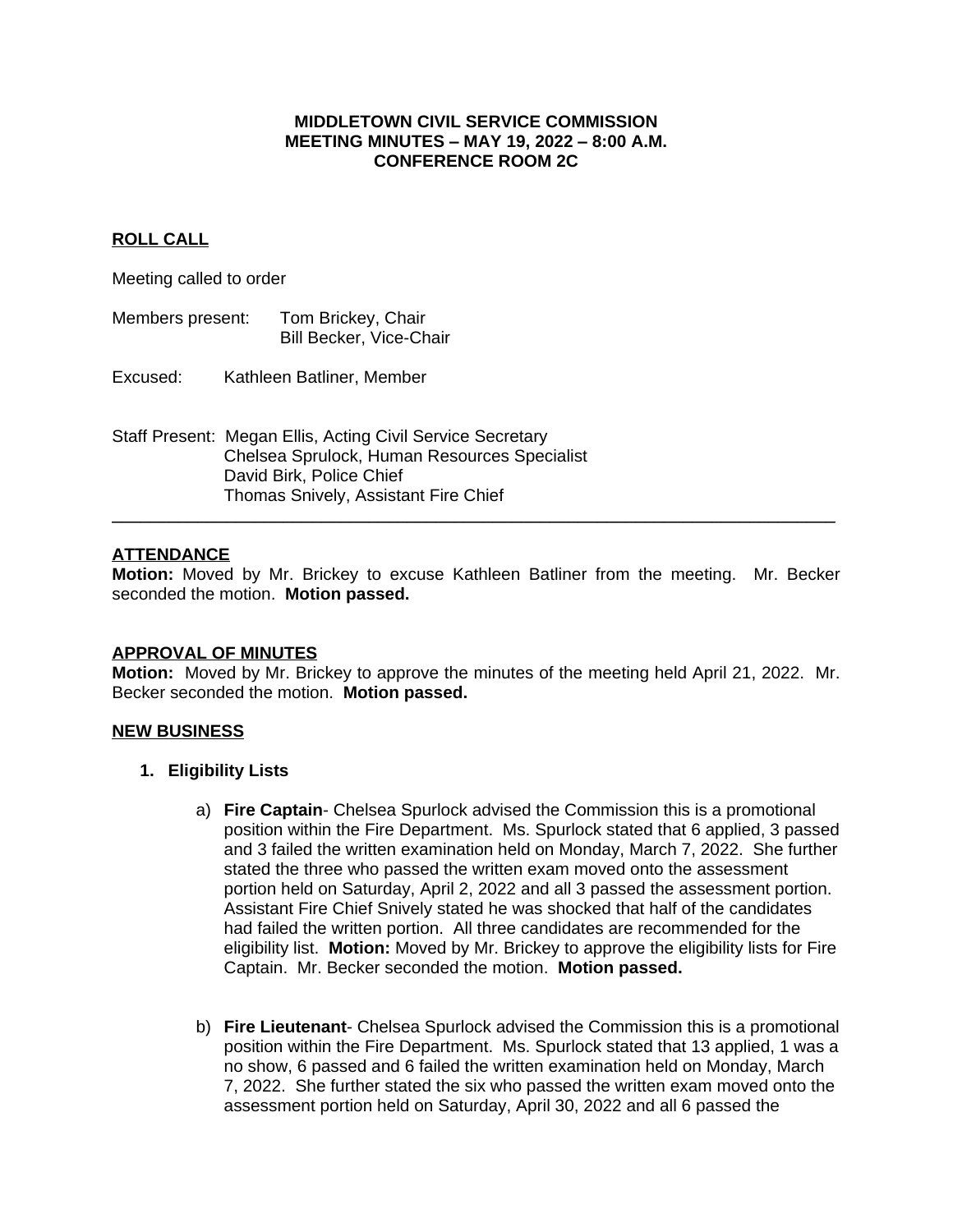assessment portion. Assistant Fire Chief Snively again stated he was shocked at the passing percentage for the written portion. All six candidates are recommended for the eligibility list. **Motion:** Moved by Mr. Becker to approve the eligibility lists for Fire Lieutenant. Mr. Brickey seconded the motion. **Motion passed.**

- c) **Corrections Officer** Chelsea Spurlock advised that 8 applied and 7 were no shows. Ms. Spurlock stated the 1 applicant passed both the physical and the written examination held on Wednesday, April 27, 2022. She further stated the department reviewed the application and recommends the applicant to remain on the list. Mr. Brickey came in prior to the meeting to review the application. **Motion:** Moved by Mr. Brickey to approve the eligibility list for Corrections Officer. Mr. Becker seconded the motion. **Motion passed.**
- d) **Water Treatment Operator** Chelsea Spurlock advised that 3 applied, 1 passed the written examination held on Thrusday, April 28, 2022 and 2 were no shows. Ms. Spurlock stated the department reviewed the application and recommends the applicant to remain on the list. Mr. Brickey came in prior to the meeting to review the application. **Motion:** Moved by Mr. Brickey to approve the eligibility list for Water Treatment Operator. Mr. Becker seconded the motion. **Motion passed**
- e) **Maintenance Worker** Chelsea Spurlock advised that 6 applied, 3 passed the written examination held on Wednesday, May 11, 2022 and 3 were no shows. Ms. Spurlock stated the department reviewed the applications and recommends the applicants to remain on the list. Mr. Brickey came in prior to the meeting to review the applications. **Motion:** Moved by Mr. Becker to approve the eligibility list for Maintenance Worker. Mr. Brickey seconded the motion. **Motion passed**

# **2. Position Descriptions- Civilian Jail Supervisor**

Chelsea Spurlock reviewed the position description for the position of Civilian Jail Supervisor with Commisssion. She stated this is a new position and it will be presented at a future council meeting. Chief Birk explained in detail the position and how valuable this position is for the City. He stated by adding this position gives flexibility in the day to day operations. **Motion:** Moved by Mr. Brickey to approve the position description for Civilian Jail Supervisor. Mr. Becker seconded the motion. **Motion passed.**

## **3. Update on Job Announcements/Exams**

Commission received the job posting for Dispatcher. Ms. Spurlock stated the Commission will be receiving the eligibility list at the next meeting.

# **REPORTS**

## **1. Personnel Transactions**

Commission received the Personnel Transactions for the month of April 2022.